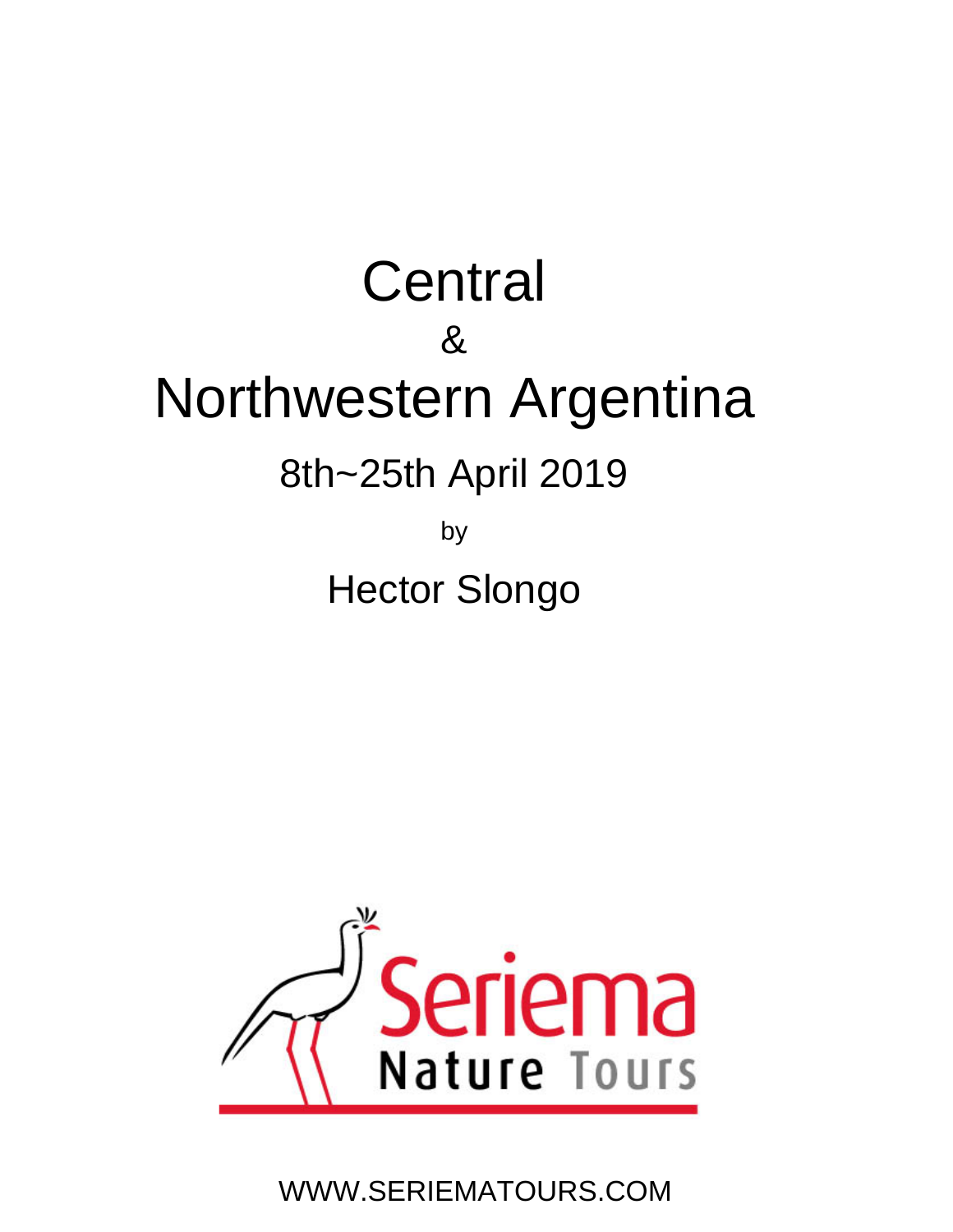## INTRODUCTION

Our trip was focused on birds and culture of Central and Northwestern Argentina. This region of the Southern Cone offers a perfect combination of beautiful scenery, wildlife and an unique cultural heritage. It's a round experience of Andean colourful mountains, forest and deserts....needless mentioning the exquisite food and superb local wines.

We met at Cordoba Airport after Hugh and Margot spent a few days in Buenos Aires city enjoying a Tango Show and visiting the Costanera Sur Nature Reserve for a first encounter with the South American birds. At Cordoba we visited the mountains and the Sierran Chaco forest where we found most of the target species: the rare Black‐bodied Woodpecker, Olive‐crowned Crescentchest, Stripe‐ capped Sparrow and many others. During our journey to Tucumán we visited the "salinas grandes" saltflats and the dry forest around them, where we found nice species such as Crested Hornero, Black‐ crested Finch and the localized Spot‐winged Falconet.

Once in Tucumán we stayed at Tafí del Valle, a beautiful mountain area nestled amongst the pre Andean mountain range. There we found several of the Argentine endemics: White‐browed Tapaculo, Tucuman Mountain‐Finch, Bare‐eyed Ground‐Dove, Yellow‐striped Brush‐Finch and the near endemic Rufous‐throated Dipper. We were very much excited to have very close views of an adult Black‐and‐ chestnut Eagle soaring above the forest in the Montane Forest below Tafí. A visit to the highland grasslands up the valley rewarded us with great views of a beautiful pair of Magellanic Horned Owl and several magnificent Andean Condors. Later on we moved to the Calchaqui valleys, an area located West from Tafí del Valle. We stayed in Cafayate, a town where the colonial arquitecture blends with its native heritage, and one of the main wine production regions. Here we had great moments finding the local specialities: three endemics, Steinbach's Canastero, Sandy Gallito and White‐throated Cacholote, the stunning Chaco Owl and a pair of Black‐legged Seriemas. The flowering *Ligaria* semi‐ parasitic plants attracted several individuals of White‐sided Hillstar, a seasonal visitor, while a couple of Chaco Puffbirds called from a nearby Mesquite Tree. We also visited the ruins of the pre‐colonial settlement of Quilmes and did some wine tasting in some typical vineyards near town.

On our way to Salta City, we visited the intern‐andean valleys where we had good sightings of Zimmer's Tapaculo, Rufous‐bellied Saltator and Scribble‐tailed Canastero. We also enjoyed some nice "empanadas" (a sort of a pastry stuffed with grinded beef and spices) in a local roadside stop. We spent some leisure time in our hotel in the outskirts of Salta City birding at the gardens and in the surrounding forest. Here we found the range‐restricted Dot‐fronted Woodpecker and the tiny Slender‐ tailed Woodstar.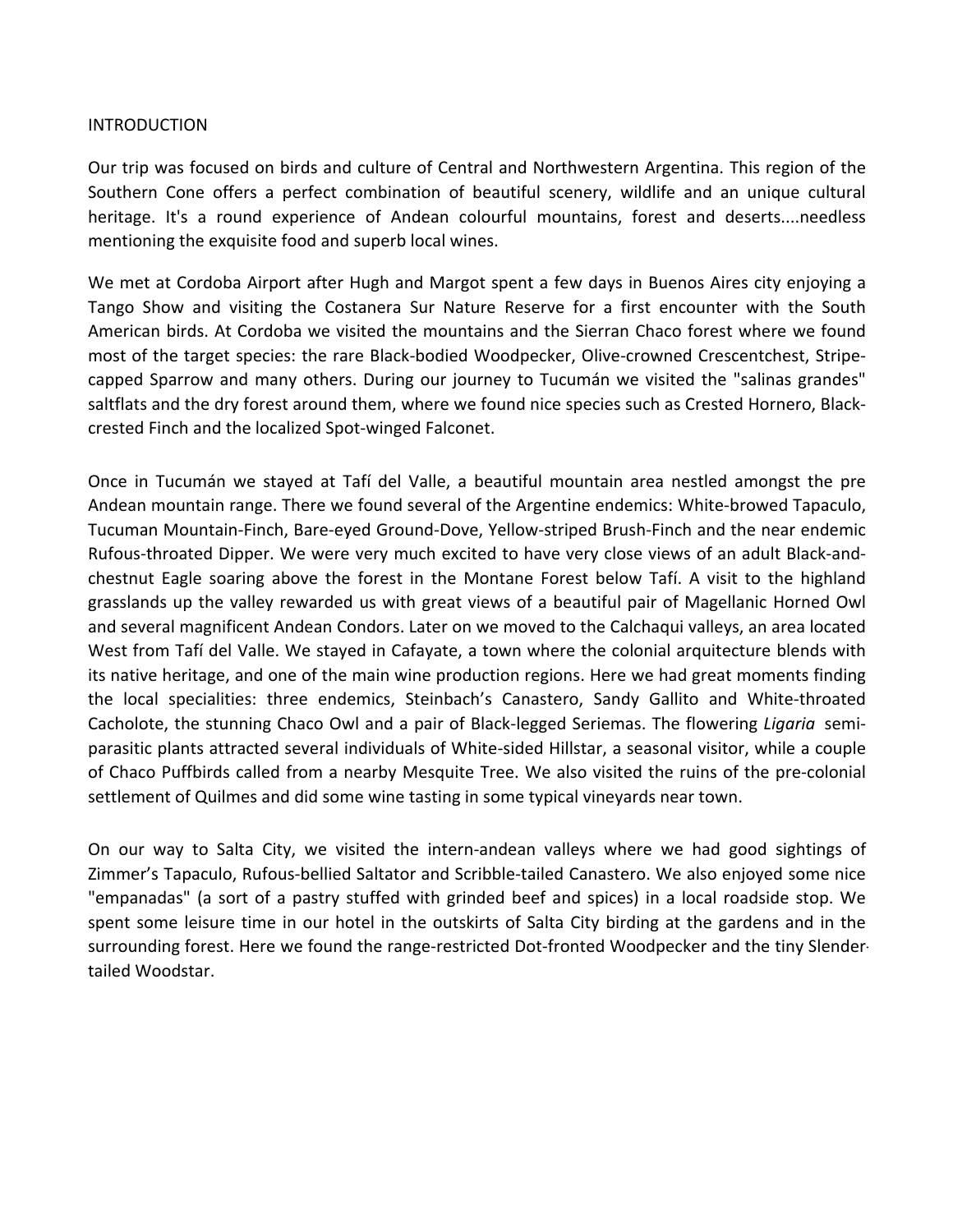Driving northwards from Salta we visited a patch of open forest where we found three Red‐legged Seriemas before continuing along Humahuaca Gorge towards the the high mountains and dry Altiplano habitats. As we climbed our way out of the valley, the landscape is mostly flat (it was once the bottom of an ocean), and semi‐desert Andean steppes are the main habitat, with brackish water lagoons and lakes scattered here and there. We looked for flamingoes and we found the three species! Also Giant Coot, Andean Avocet and Puna Plover entered our list among many others. In this same area we visited the high mountains surrounding the altiplano, adding Ornate Tinamou, Greybreasted Seednipe and the localized Red‐backed Sierra‐Finch.

Our trip ended in Yala area birding in Montane Forest habitats, which rewarded us with even more special birds: Red-faced Guan, Fulvous-headed Brush-Finch, Lyre-tailed Nightjar and Black-and-Chestnut Eagle (again!).

What a memorable trip! Beautiful scenery, great birding, exquisite food and the best posible company. We cound't wait to meet once again to explore some other part of Argentina!

REFERENCES USED ON THE LIST X = A species seen on several localities. i = INTRODUCED e = ENDEMIC SPECIES eb = ENDEMIC BREEDER ne = NEAR ENDEMIC (90% or more of their distribution is in one country) Global threat categories by BirdLife international: CR = CRITICAL EN = ENDANGERED VU = VULNERABLE NT = NEAR THREATENED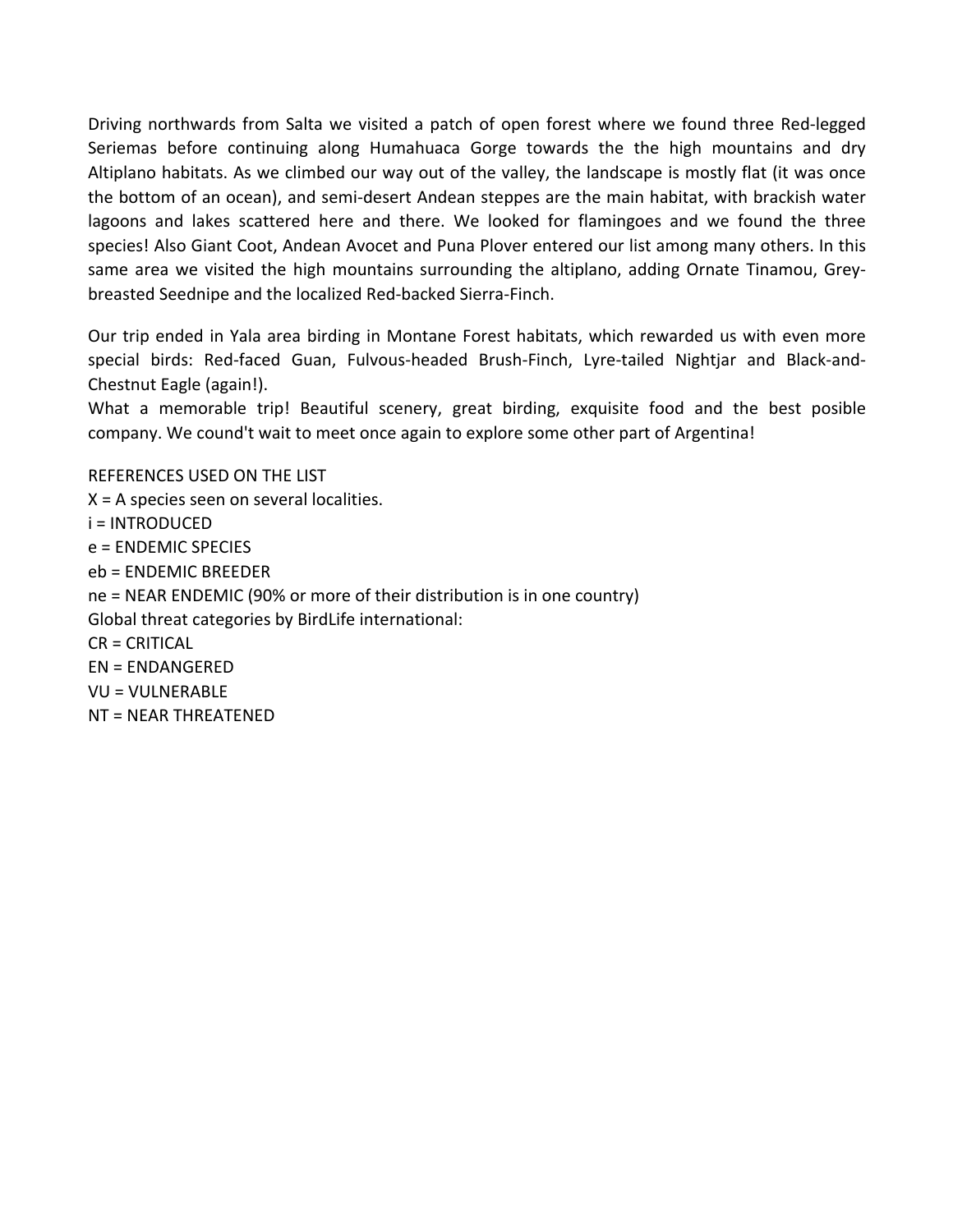|          |           | REF ENGLISH NAME                                | <b>LATIN NAME</b>                      |
|----------|-----------|-------------------------------------------------|----------------------------------------|
|          |           | <b>Family Tinamidae (Tinamous)</b>              |                                        |
| 1        |           | Huayco Tinamou                                  | Rhynchotus maculicollis                |
| 2        |           | Ornate Tinamou                                  | Nothoprocta ornata                     |
| 3        |           | Andean Tinamou                                  | Nothoprocta pentlandii                 |
| 4        |           | Darwin's Nothura                                | Nothura darwinii                       |
|          |           | Family Anatidae (Ducks, Geese, Swans)           |                                        |
| 5        |           | White-faced Whistling-Duck                      | Dendrocygna viduata                    |
| 6        |           | Coscoroba Swan                                  | Coscoroba coscoroba                    |
| 7        |           | Andean Goose                                    | Chloephaga melanoptera                 |
| 8        |           | <b>Brazilian Teal</b>                           | Amazonetta brasiliensis                |
| 9        |           | <b>Crested Duck</b>                             | Lophonetta specularioides              |
| 10       |           | <b>Yellow-billed Teal</b>                       | Anas flavirostris                      |
| 11       |           | <b>Yellow-billed Pintail</b>                    | Anas spinicauda                        |
| 12       |           | <b>White-cheeked Pintail</b>                    | Anas bahamensis                        |
| 13       |           | Puna Teal                                       | Anas puna                              |
| 14       |           | <b>Silver Teal</b>                              | Spatula versicolor                     |
| 15       |           | Cinnamon Teal                                   | Spatula cyanoptera                     |
| 16       |           | Rosy-billed Pochard                             | Netta peposaca                         |
| 17       |           | Ruddy-Duck                                      | Oxyura jamaicensis                     |
| 18       |           | Lake Duck                                       | Oxyura vittata                         |
|          |           | Family Cracidae (Chachalacas, Guans, Curassows) |                                        |
| 19       |           | Red-faced Guan                                  | Penelope dabbenei                      |
| 20       |           | Dusky-legged Guan                               | Penelope obscura                       |
| 21       |           | Chaco Chachalaca                                | Ortalis canicollis                     |
|          |           |                                                 |                                        |
|          |           | <b>Family Podicipedidae (Grebes)</b>            |                                        |
| 22       |           | White-tufted Grebe                              | Rollandia rolland                      |
| 23       |           | Least Grebe                                     | Tachybaptus dominicus                  |
| 24       |           | Pied-billed Grebe                               | Podilymbus podiceps                    |
| 25       |           | <b>Great Grebe</b>                              | Podiceps major                         |
| 26       |           | Silvery Grebe                                   | Podiceps occipitalis                   |
|          |           | <b>Family Phoenicopteridae (Flamingos)</b>      |                                        |
| 27       | <b>NT</b> | Chilean Flamingo                                | Phoenicopterus chilensis               |
| 28       | VU        | Andean Flamingo                                 | Phoenicoparrus andinus                 |
| 29       | <b>NT</b> | Jame's Flamingo                                 | Phoenicoparrus jamesi                  |
|          |           | <b>Family Ciconidae (Storks)</b>                |                                        |
| 30       |           | <b>Wood Stork</b>                               | Mycteria americana                     |
|          |           | <b>Family Phalacrocoracidae (Cormorants)</b>    |                                        |
| 31       |           | Neotropic Cormorant                             | Phalacrocorax brasilianus              |
|          |           | Family Ardeidae (Herons, Egrets, Bitterns)      |                                        |
| 32       |           | Cattle Egret                                    | <b>Bubulcus ibis</b>                   |
| 33       |           | Cocoi Heron                                     | Ardea cocoi                            |
| 34       |           | <b>Great Egret</b>                              | Ardea alba                             |
| 35       |           | <b>Whistling Heron</b>                          | Syrigma sibilatrix                     |
| 36       |           | Snowy Egret                                     | Egretta thula                          |
|          |           | Family Threskiornithidae (Ibises, Spoonbills)   |                                        |
| 37       |           | White-faced Ibis                                | Plegadis chihi                         |
| 38       |           | Puna Ibis                                       | Plegadis ridgwayi                      |
| 39       |           | Bare-faced Ibis                                 | Phimosus infuscatus                    |
| 40<br>41 |           | <b>Buff-necked Ibis</b><br>Roseate Spoonbill    | Theristicus caudatus<br>Platalea ajaja |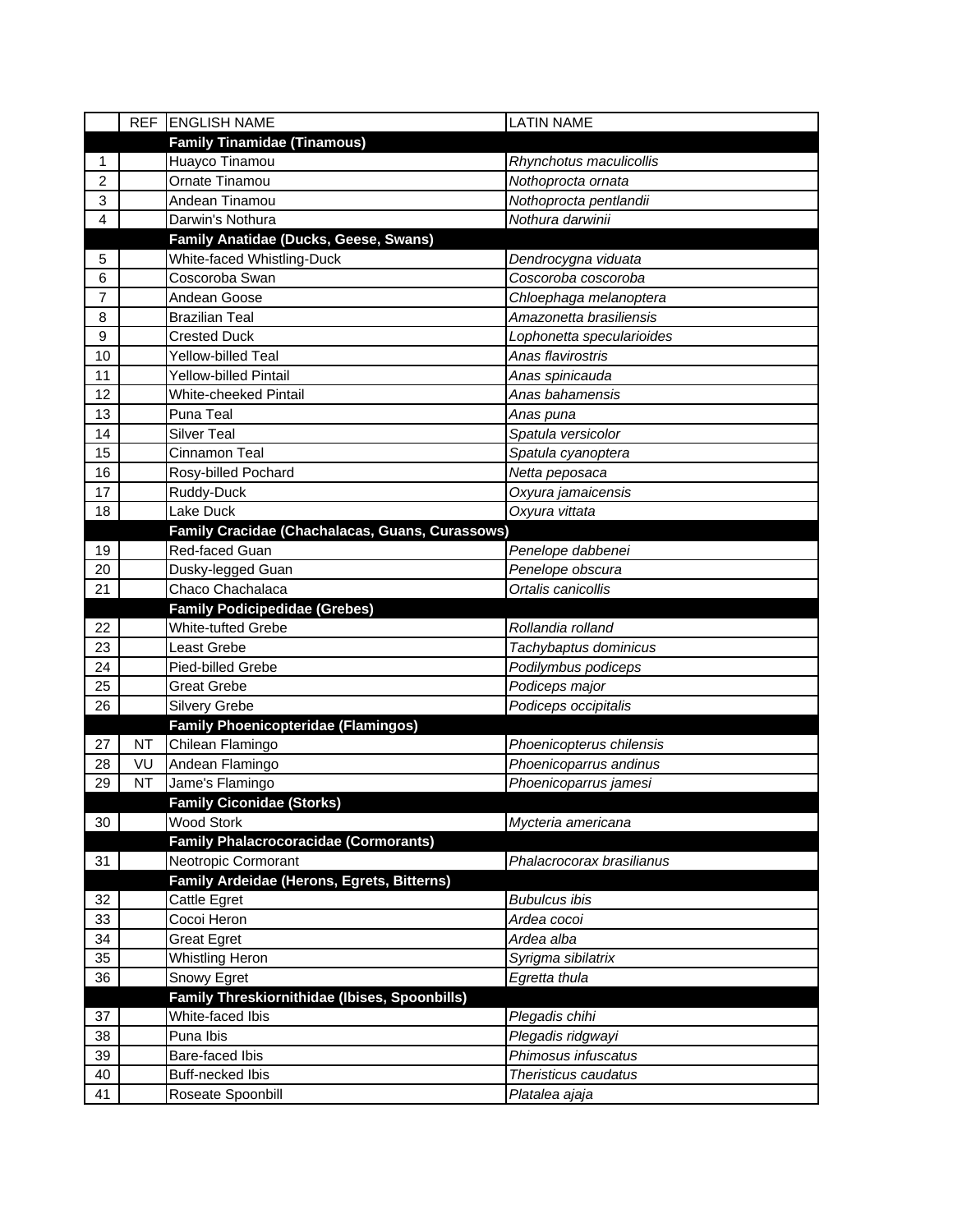|    |           | <b>Family Cathartidae (Vultures)</b>             |                                 |
|----|-----------|--------------------------------------------------|---------------------------------|
| 42 |           | <b>Turkey Vulture</b>                            | Cathartes aura                  |
| 43 |           | Lesser Yellow-headed Vulture                     | Cathartes burrovianus           |
| 44 |           | <b>Black Vulture</b>                             | Coragyps atratus                |
| 45 | <b>NT</b> | Andean Condor                                    | Vultur gryphus                  |
|    |           | Family Accipitridae (Hawks, Kites, Eagles)       |                                 |
| 46 |           | White-tailed Kite                                | Elanus leucurus                 |
| 47 | <b>NT</b> | <b>Black-and-Chestnut Eagle</b>                  | Spizaetus isidori               |
| 48 |           | <b>Cinereous Harrier</b>                         | Circus cinereus                 |
| 49 |           | Sharp-shinned Hawk                               | <b>Accipiter striatus</b>       |
| 50 |           | Savanna Hawk                                     | <b>Buteogallus meridionalis</b> |
| 51 |           | Roadside Hawk                                    | Rupornis magnirostris           |
| 52 |           | Harris's Hawk                                    | Parabuteo unicinctus            |
| 53 |           | White-rumped Hawk                                | Parabuteo leucorrhous           |
| 54 |           | Variable Hawk                                    | Geranoaetus polyosoma           |
| 55 |           | Black-chested Buzzard-Eagle                      | Geranoaetus melanoleucus        |
|    |           | <b>Family Falconidae (Caracaras, Falcons)</b>    |                                 |
| 56 |           | Spot-winged Falconet                             | Spiziapteryx circumcincta       |
| 57 |           | Southern Caracara                                | Caracara plancus                |
| 58 |           | Mountain Caracara                                | Phalcoboenus megalopterus       |
| 59 |           | Chimango Caracara                                | Milvago chimango                |
| 60 |           | American Kestrel                                 | Falco sparverius                |
| 61 |           | Aplomado Falcon                                  | Falco femoralis                 |
| 62 |           | Peregrine Falcon                                 | Falco peregrinus                |
|    |           | <b>Family Cariamidae (Seriemas)</b>              |                                 |
|    |           |                                                  |                                 |
| 63 |           | Red-legged Seriema                               | Cariama cristata                |
| 64 |           | <b>Black-legged Seriema</b>                      | Chunga burmeisteri              |
|    |           | Family Rallidae (Crakes, Rails, Coots)           |                                 |
| 65 |           | Grey-necked Wood-Rail                            | Aramides cajanea                |
| 66 |           | <b>Common Gallinule</b>                          | Gallinula galeata               |
| 67 |           | Red-gartered Coot                                | Fulica armillata                |
| 68 |           | <b>Red-fronted Coot</b>                          | Fulica rufifrons                |
| 69 |           | <b>Giant Coot</b>                                | Fulica gigantea                 |
| 70 |           | Slate-colored Coot                               | Fulica ardesiaca                |
| 71 |           | White-winged Coot                                | Fulica leucoptera               |
|    |           | <b>Family Charadriidae (Plovers, Lapwings)</b>   |                                 |
| 72 |           | Southern Lapwing                                 | Vanellus chilensis              |
| 73 |           | Andean Lapwing                                   | Vanellus resplendens            |
| 74 |           | Puna Plover                                      | Charadrius alticola             |
|    |           | <b>Family Recurvirostridae (Stilts, Avocets)</b> |                                 |
| 75 |           | <b>Black-necked Stilt</b>                        | Himantopus mexicanus            |
| 76 |           | Andean Avocet                                    | Recurvirostra andina            |
|    |           | <b>Family Jacanidae (Jacanas)</b>                |                                 |
| 77 |           | Wattled Jacana                                   | Jacana jacana                   |
| 78 |           | <b>Upland Sandpiper</b>                          | Bartramia longicauda            |
| 79 |           | <b>Greater Yellowlegs</b>                        | Tringa melanoleuca              |
| 80 |           | Lesser Yellowlegs                                | Tringa flavipes                 |
| 81 |           | Baird's Sandpiper                                | Calidris bairdii                |
| 82 |           | Pectoral Sandpiper                               | Calidris melanotos              |
| 83 |           | <b>Stilt Sandpiper</b>                           | Calidris himantopus             |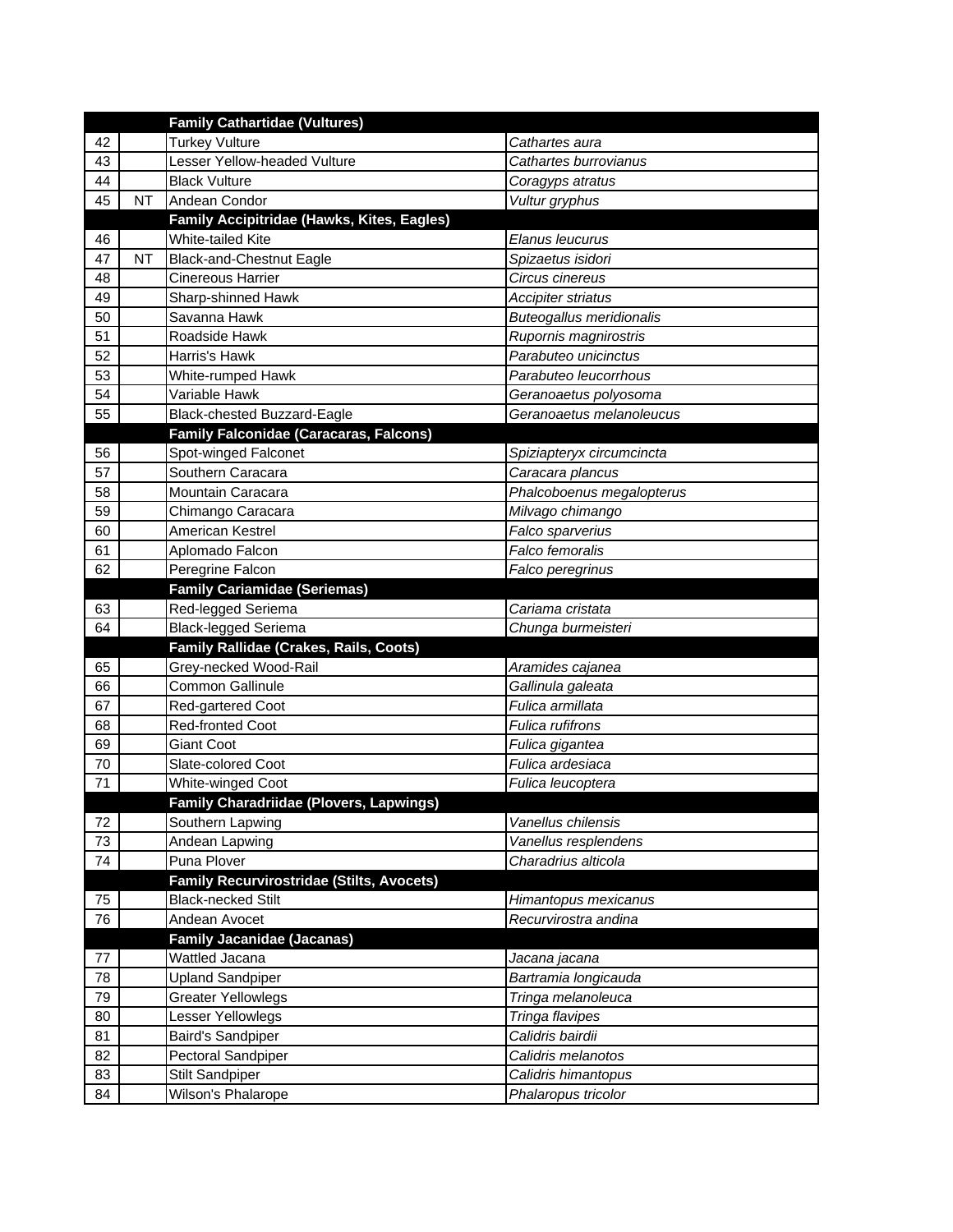|     |           | <b>Family Thinocoridae (Seedsnipes)</b>       |                            |
|-----|-----------|-----------------------------------------------|----------------------------|
| 85  |           | <b>Grey-breasted Seedsnipe</b>                | Thinocorus orbignyianus    |
|     |           | Family Laridae (Skuas, Gulls, Terns, Skimmer) |                            |
| 86  |           | Andean Gull                                   | Chroicocephalus serranus   |
|     |           | <b>Family Columbidae (Pigeons, Doves)</b>     |                            |
| 87  |           | Picui Ground-Dove                             | Columbina picui            |
| 88  |           | Bare-faced Ground-Dove                        | Metriopelia ceciliae       |
| 89  | е         | Bare-eyed Ground-Dove                         | Metriopelia morenoi        |
| 90  |           | <b>Black-winged Ground-Dove</b>               | Metriopelia melanoptera    |
| 91  |           | Golden-spotted Ground-Dove                    | Metriopelia aymara         |
| 92  | i         | Rock Pigeon                                   | Columba livia              |
| 93  |           | Picazuro Pigeon                               | Patagioenas picazuro       |
| 94  |           | Spot-winged Pigeon                            | Patagioenas maculosa       |
| 95  |           | <b>Eared Dove</b>                             | Zenaida auriculata         |
| 96  |           | <b>White-tipped Dove</b>                      | Leptotila verreauxi        |
| 97  |           | Large-tailed Dove                             | Leptotila megalura         |
|     |           | <b>Family Psittacidae (Parrots)</b>           |                            |
| 98  |           | <b>Blue-crowned Parakeet</b>                  | Thectocercus acuticaudata  |
| 99  |           | <b>Mitred Parakeet</b>                        | Psittacara mitratus        |
| 100 | ne        | <b>Burrowing Parrot</b>                       | Cyanoliseus patagonus      |
| 101 |           | Monk Parakeet                                 | Myiopsitta monachus        |
| 102 |           | Grey-hooded Parakeet                          | Psilopsiagon aymara        |
| 103 |           | Scaly-headed Parrot                           | Pionus maximiliani         |
|     |           | <b>Family Cuculidae (Cuckoos, Anis)</b>       |                            |
| 104 |           | Guira Cuckoo                                  | Guira guira                |
|     |           | <b>Family Strigidae (Owls)</b>                |                            |
| 105 |           | Magellanic Horned Owl                         | <b>Bubo magellanicus</b>   |
| 106 |           | Chaco Owl                                     | Strix chacoensis           |
| 107 |           | <b>Burrowing Owl</b>                          | Athene cunicularia         |
|     |           | Family Caprimulgidae (Nighthawks, Nightjars)  |                            |
| 108 |           | Little Nightjar                               | Setopagis parvula          |
| 109 |           | Scissor-tailed Nightjar                       | Hydropsalis torquata       |
|     |           | <b>Family Apodidae (Swifts)</b>               |                            |
| 110 |           | White-collared Swift                          | Streptoprocne zonaris      |
| 111 |           | Andean Swift                                  | Aeronautes andecolus       |
|     |           | <b>Family Trochilidae (Hummingbirds)</b>      |                            |
| 112 |           | <b>Sparking Violetear</b>                     | Colibri coruscans          |
| 113 |           | <b>Red-tailed Comet</b>                       | Sappho sparganurus         |
| 114 |           | Andean Hillstar                               | Oreotrochilus estella      |
| 115 |           | White-sided Hillstar                          | Oreotrochilus leucopleurus |
| 116 | <b>NT</b> | Wedge-tailed Hillstar                         | Oreotrochilus adela        |
| 117 |           | <b>Blue-tufted Starthroat</b>                 | Heliomaster furcifer       |
| 118 |           | Slender-tailed Woodstar                       | Microstilbon burmeisteri   |
| 119 |           | White-bellied Hummingbird                     | Amazilia chionogaster      |
|     |           | <b>Family Bucconidae (Puffbirds, Nunlets)</b> |                            |
| 120 |           | Chaco Puffbird                                | Nystalus striatipectus     |
|     |           | <b>Family Ramphastidae (Toucans)</b>          |                            |
| 121 |           | Toco Toucan                                   | Ramphastos toco            |
|     |           | <b>Family Picidae (Woodpeckers)</b>           |                            |
| 122 |           | <b>White-barred Piculet</b>                   | Picumnus cirratus          |
| 123 |           | White-fronted Woodpecker                      | Melanerpes cactorum        |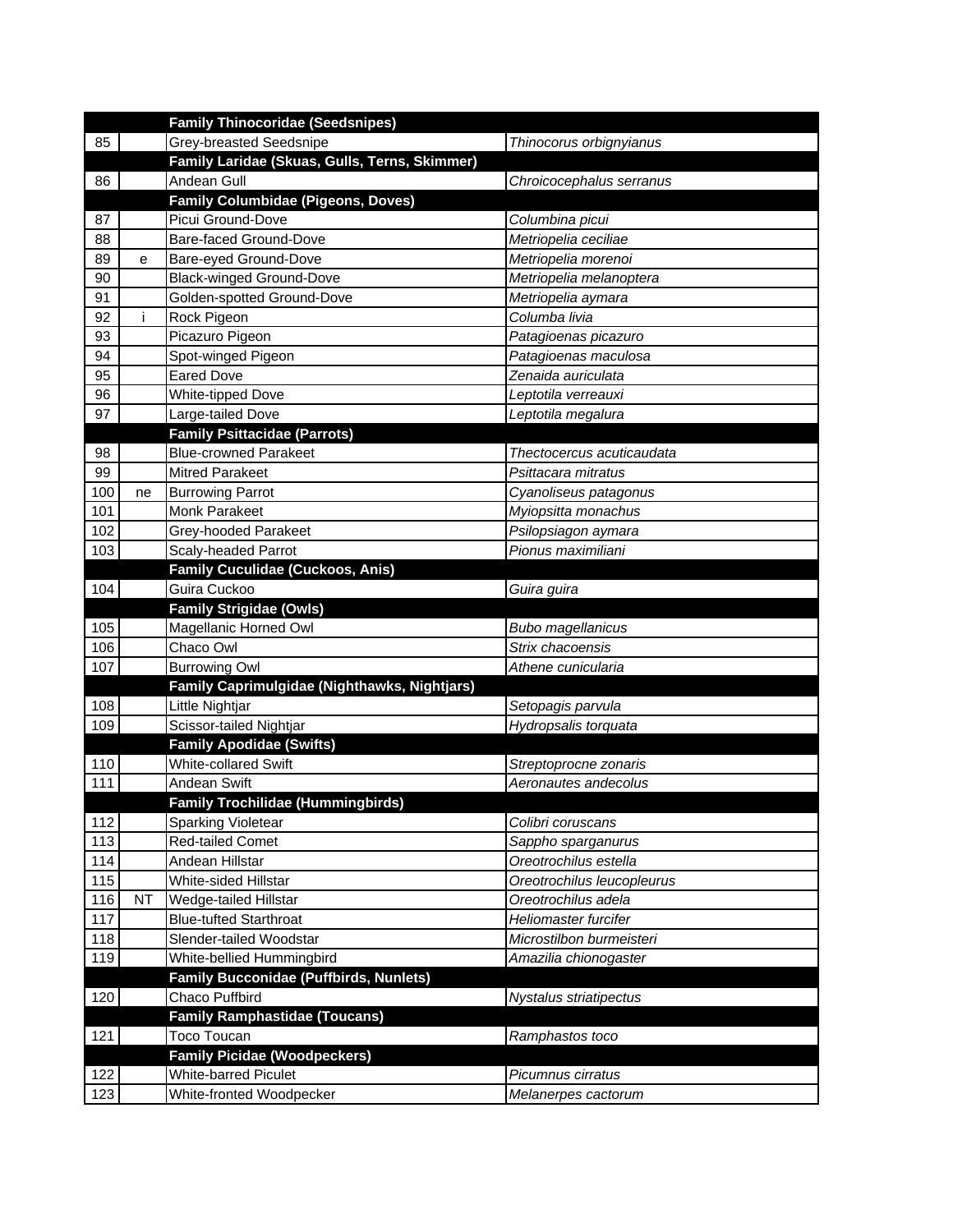| 124 |           | Dot-fronted Woodpecker                         | Veniliornis frontalis         |
|-----|-----------|------------------------------------------------|-------------------------------|
| 125 |           | Green-barred Woodpecker                        | Colaptes melanochloros        |
| 126 |           | Andean Flicker                                 | Colaptes rupicola             |
| 127 |           | Campo Flicker                                  | Colaptes campestris           |
| 128 | NT        | <b>Black-bodied Woodpecker</b>                 | Dryocopus schulzi             |
| 129 |           | Cream-backed Woodpecker                        | Campephilus leucopogon        |
|     |           | <b>Family Furnariidae (Ovenbirds)</b>          |                               |
| 130 |           | Common Miner                                   | Geositta cunicularia          |
| 131 |           | Puna Miner                                     | Geositta punensis             |
| 132 |           | Rufous-banded Miner                            | Geositta rufipennis           |
| 133 |           | Scimitar-billed Woodcreeper                    | Drymornis bridgesii           |
| 134 |           | Narrow-billed Woodcreeper                      | Lepidocolaptes angustirostris |
| 135 |           | Rock Earthcreeper                              | Ochetorhynchus andeacola      |
| 136 |           | Straight-billed Earthcreeper                   | Ochetorhynchus ruficaudus     |
| 137 |           | Chaco Earthcreeper                             | Tarphonomus certhioides       |
| 138 |           | Rufous Hornero                                 | Furnarius rufus               |
| 139 |           | <b>Crested Hornero</b>                         | Furnarius cristatus           |
| 140 |           | Scale-throated Earthcreeper                    | Upucerthia dumetaria          |
| 141 | е         | <b>Buff-breasted Earthcreeper</b>              | Upucerthia validirostris      |
| 142 |           | Cream-winged Cinclodes                         | Cinclodes albiventris         |
| 143 |           | Olrog's Cinclodes                              | Cinclodes olrogi              |
| 144 |           | <b>White-winged Cinclodes</b>                  | Cinclodes atacamensis         |
| 145 | <b>NT</b> | Buff-browed Foliage-gleaner                    | Syndactyla rufosuperciliata   |
| 146 |           | Brown-capped Tit-Spinetail                     | Leptasthenura fuliginiceps    |
| 147 |           | <b>Tufted Tit-Spinetail</b>                    | Leptasthenura platensis       |
| 148 |           | <b>Streak-fronted Thornbird</b>                | Phacellodomus striaticeps     |
| 149 |           | Spotted-breasted Thornbird                     | Phacellodomus maculipectus    |
| 150 |           | Freckle-breasted Thornbird                     | Phacellodomus striaticollis   |
| 151 |           | Firewood-gatherer                              | Anumbius annumbi              |
| 152 |           | Lark-like Brushrunner                          | Coryphistera alaudina         |
| 153 |           | Creamy-breasted Canastero                      | Asthenes dorbignyi            |
| 154 |           | Short-billed Canastero                         | Asthenes baeri                |
| 155 |           | Scribble-tailed Canastero                      | Asthenes maculicauda          |
| 156 |           | Puna Canastero                                 | Asthenes sclateri             |
| 157 |           | Cordilleran Canastero                          | Asthenes modesta              |
| 158 |           | Sharp-billed Canastero                         | Asthenes pyrrholeuca          |
| 159 |           | Stripe-crowned Spinetail                       | Cranioleuca pyrrhophia        |
| 160 | е         | Steinbach's Canastero                          | Pseudasthenes steinbachi      |
| 161 |           | <b>Brown Cacholote</b>                         | Pseudoseisura lophotes        |
| 162 | е         | White-throated Cacholote                       | Pseudoseisura gutturalis      |
|     |           | <b>Family Thamnophilidae (Antbirds)</b>        |                               |
| 163 |           | Variable Antshrike                             | Thamnophilus caerulescens     |
|     |           | <b>Family Rhinocryptidae (Tapaculos)</b>       |                               |
| 164 |           | <b>Crested Gallito</b>                         | Rhinocrypta lanceolata        |
| 165 | e         | Sandy Gallito                                  | Teledromas fuscus             |
| 166 |           | Zimmer's Tapaculo                              | Scytalopus zimmeri            |
| 167 | е         | White-browed Tapaculo                          | Scytalopus superciliaris      |
|     |           | <b>Family Melanopareiidae (Crescentchests)</b> |                               |
| 168 |           | Olive-crowned Crescentchest                    | Melanopareia maximiliani      |
|     |           | <b>Family Tyrannidae (Tyrant Flycatchers)</b>  |                               |
| 169 |           | Rough-legged Tyrannulet                        | Phyllomyias burmeisteri       |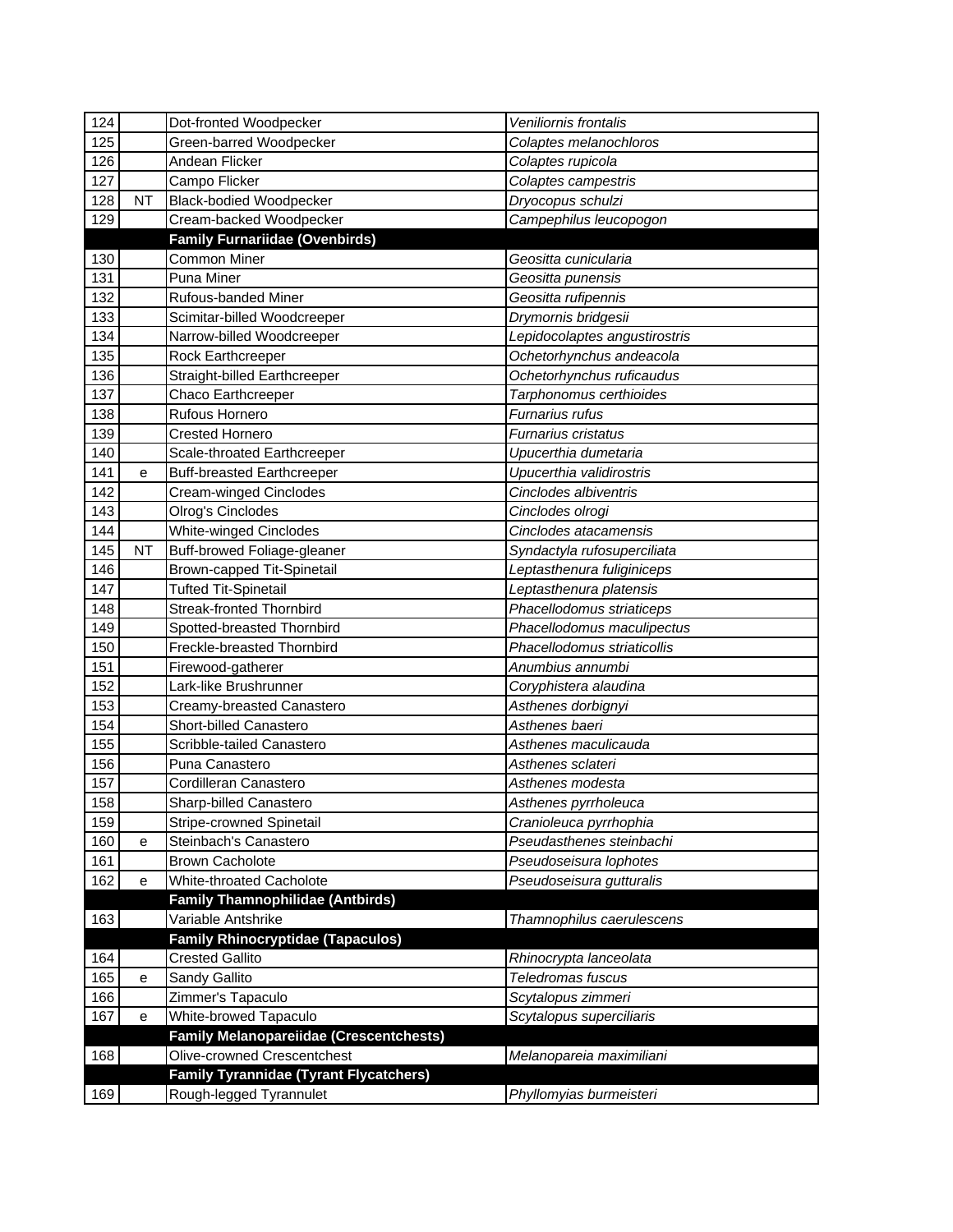| 170 |    | Sclater's Tyrannulet                              | Phyllomyias sclateri      |
|-----|----|---------------------------------------------------|---------------------------|
| 171 |    | Suiriri Flycatcher                                | Suiriri suiriri           |
| 172 |    | Yellow-billed Tit-Tyrant                          | Anairetes flavirostris    |
| 173 |    | <b>Tufted Tit-Tyrant</b>                          | Anairetes parulus         |
| 174 |    | White-bellied Tyrannulet                          | Serpophaga munda          |
| 175 | eb | <b>Stranek's Tyrannulet</b>                       | Serpophaga griseicapilla  |
| 176 |    | <b>Greater Wagtail-Tyrant</b>                     | Stigmatura budytoides     |
| 177 |    | Southern Scrub-Flycatcher                         | Sublegatus modestus       |
| 178 |    | <b>Cliff Flycatcher</b>                           | Hirundinea ferruginea     |
| 179 |    | Smoke-colored Pewee                               | Contopus fumigatus        |
| 180 |    | <b>Black Phoebe</b>                               | Sayornis nigricans        |
| 181 |    | Vermilion Flycatcher                              | Pyrocephalus rubinus      |
| 182 |    | <b>Austral Negrito</b>                            | Lessonia rufa             |
| 183 |    | Andean Negrito                                    | Lessonia oreas            |
| 184 |    | Cinereous Tyrant                                  | Knipolegus striaticeps    |
| 185 |    | Andean Tyrant                                     | Knipolegus signatus       |
| 186 |    | White-winged Black-Tyrant                         | Knipolegus aterrimus      |
| 187 |    | Spectacled Tyrant                                 | Hymenops perspicillatus   |
| 188 |    | Yellow-browed Tyrant                              | Satrapa icterophrys       |
| 189 |    | Rufous-naped Ground-Tyrant                        | Muscisaxicola rufivertex  |
| 190 |    | <b>Black-billed Shrike-Tyrant</b>                 | Agriornis montanus        |
| 191 |    | Grey-bellied Shrike-Tyrant                        |                           |
| 192 | eb | Lesser Shrike-Tyrant                              | Agriornis micropterus     |
| 193 |    |                                                   | Agriornis murinus         |
|     |    | White Monjita                                     | Xolmis irupero            |
| 194 |    | <b>Black-backed Water-Tyrant</b>                  | Fluvicola albiventer      |
| 195 |    | D'Orbigny's Chat-Tyrant                           | Ochthoeca oenanthoides    |
| 196 |    | Cattle Tyrant                                     | Machetornis rixosa        |
| 197 |    | Great Kiskadee                                    | Pitangus sulphuratus      |
| 198 |    | <b>Tropical Kingbird</b>                          | Tyrannus melancholicus    |
| 199 |    | Dusky-capped Flycatcher                           | Myiarchus tuberculifer    |
|     |    | <b>Family Cotingidae (Plantcutters, Cotingas)</b> |                           |
| 200 |    | White-tipped Plantcutter                          | Phytotoma rutila          |
|     |    | <b>Family Vireonidae (Vireos, Greenlets)</b>      |                           |
| 201 |    | Red-eyed Vireo                                    | Vireo olivaceus           |
|     |    | <b>Family Corvidae (Jays)</b>                     |                           |
| 202 |    | Plush-crested Jay                                 | Cyanocorax chrysops       |
|     |    | <b>Family Hirundinidae (Swallows)</b>             |                           |
| 203 |    | <b>Blue-and-white Swallow</b>                     | Pygochelidon cyanoleuca   |
| 204 |    | Southern Rough-winged Swallow                     | Stelgidopteryx ruficollis |
|     |    | <b>Family Troglodytidae (Wrens)</b>               |                           |
| 205 |    | House Wren                                        | Troglodytes aedon         |
|     |    | <b>Family Polioptilidae (Gnatcatchers)</b>        |                           |
| 206 |    | <b>Masked Gnatcatcher</b>                         | Polioptila dumicola       |
|     |    | <b>Family Cinclidae (Dippers)</b>                 |                           |
| 207 | VU | <b>Rufous-throated Dipper</b>                     | Cinclus schulzi           |
|     |    | <b>Family Turdidae (Thrushes)</b>                 |                           |
| 208 |    | Rufous-bellied Thrush                             | Turdus rufiventris        |
| 209 |    | Andean-Slaty Thrush                               | Turdus nigriceps          |
| 210 |    | Chiguanco Thrush                                  | Turdus chiguanco          |
|     |    | <b>Family Mimidae (Mockingbirds)</b>              |                           |
| 211 | ne | Patagonian Mockingbird                            | Mimus patagonicus         |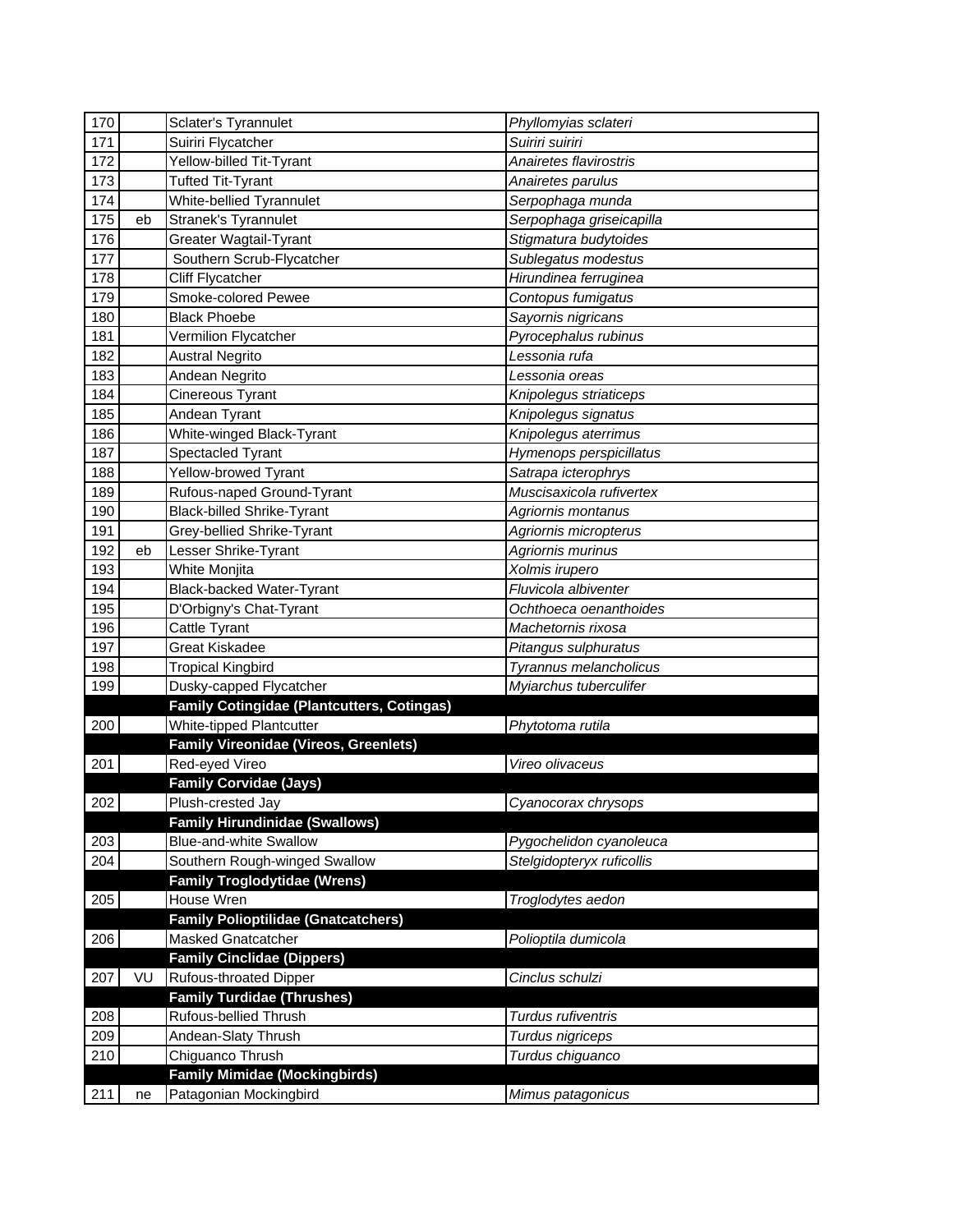| 212 |           | Chalk-browed Mockingbird                              | Mimus saturninus          |
|-----|-----------|-------------------------------------------------------|---------------------------|
| 213 | eb        | White-banded Mockingbird                              | Mimus triurus             |
| 214 |           | Brown-backed Mockingbird                              | Mimus dorsalis            |
|     |           | <b>Family Motacillidae (Pipits)</b>                   |                           |
| 215 |           | Yellowish Pipit                                       | Anthus lutescens          |
| 216 |           | <b>Short-billed Pipit</b>                             | Anthus furcatus           |
| 217 |           | Hellmayr's Pipit                                      | Anthus hellmayri          |
|     |           | <b>Family Parulidae (Wood Warblers)</b>               |                           |
| 218 |           | <b>Tropical Parula</b>                                | Setophaga pitiayumi       |
| 219 |           | <b>Two-banded Warbler</b>                             | Myiothlypis bivittata     |
| 220 |           | <b>Brown-capped Redstart</b>                          | Myioborus brunniceps      |
|     |           | <b>Family Thraupidae (Tanagers, etc)</b>              |                           |
| 221 | <b>NT</b> | <b>Rufous-bellied Saltator</b>                        | "Saltator" rufiventris    |
| 222 |           | Fawn-breasted Tanager                                 | Pipraeidea melanonota     |
| 223 |           | Blue-and-yellow Tanager                               | Pipraeidea bonariensis    |
| 224 |           | Sayaca Tanager                                        | Thraupis sayaca           |
| 225 |           | <b>Black-hooded Sierra-Finch</b>                      | Phrygilus atriceps        |
| 226 |           | Grey-hooded Sierra-Finch                              | Phrygilus gayi            |
| 227 |           | Mourning Sierra-Finch                                 | Phrygilus fruticeti       |
| 228 |           | Plumbeous Sierra-Finch                                | Phrygilus unicolor        |
| 229 | ne        | Red-backed Sierra-Finch                               | Phrygilus dorsalis        |
| 230 |           | Ash-breasted Sierra-Finch                             | Phrygilus plebejus        |
| 231 |           | Common Diuca-Finch                                    | Diuca diuca               |
| 232 |           | <b>Black-crested Finch</b>                            | Lophospingus pusillus     |
| 233 |           | Rufous-sided Warbling-Finch                           | Poospiza hypochondria     |
| 234 |           | ne-VU Tucuman Mountain-Finch                          | Poospiza baeri            |
| 235 |           | Rusty-browed Warbling-Finch                           | Microspingus erythrophrys |
| 236 |           | Ringed Warbling-Finch                                 | Microspingus torquatus    |
| 237 |           | Black-capped Warbling-Finch                           | Microspingus melanoleucus |
| 238 |           | Puna Yellow-Finch                                     | Sicalis lutea             |
| 239 |           | Citron-headed Yellow-Finch                            | Sicalis luteocephala      |
| 240 |           | Greenish Yellow-Finch                                 | Sicalis olivascens        |
| 241 |           | Monte Yellow-Finch                                    | Sicalis mendozae          |
| 242 |           | Saffron Finch                                         | Sicalis flaveola          |
| 243 |           | <b>Grassland Yellow-Finch</b>                         | Sicalis luteola           |
| 244 |           | Great Pampa-Finch                                     | Embernagra platensis      |
| 245 |           | Double-collared Seedeater                             | Sporophila caerulescens   |
| 246 |           | Plain-colored Seedeater                               | Catamenia inornata        |
|     |           | Incertae Sedis (Saltator, Saltatricula, Mitrospingus) |                           |
| 247 |           | Greyish Saltator                                      | Saltator coerulescens     |
| 248 |           | Golden-billed Saltator                                | Saltator aurantiirostris  |
| 249 |           | Many-colored Chaco-Finch                              | Saltatricula multicolor   |
|     |           | <b>Family Emberizidae (Sparrows, Finches)</b>         |                           |
| 250 |           | <b>Rufous-collared Sparrow</b>                        | Zonotrichia capensis      |
| 251 |           | <b>Grassland Sparrow</b>                              | Ammodramus humeralis      |
| 252 | ne        | Stripe-capped Sparrow                                 | Rhynchospiza strigiceps   |
| 253 |           | Saffron-billed Sparrow                                | Arremon flavirostris      |
| 254 |           | Stripe-headed Brush-Finch                             | Arremon torquatus         |
| 255 |           | Fulvous-headed Brush-Finch                            | Atlapetes fulviceps       |
| 256 | е         | Yellow-striped Brush-Finch                            | Atlapetes citrinellus     |
| 257 |           | Common Bush-Tanager                                   | Chlorospingus ophtalmicus |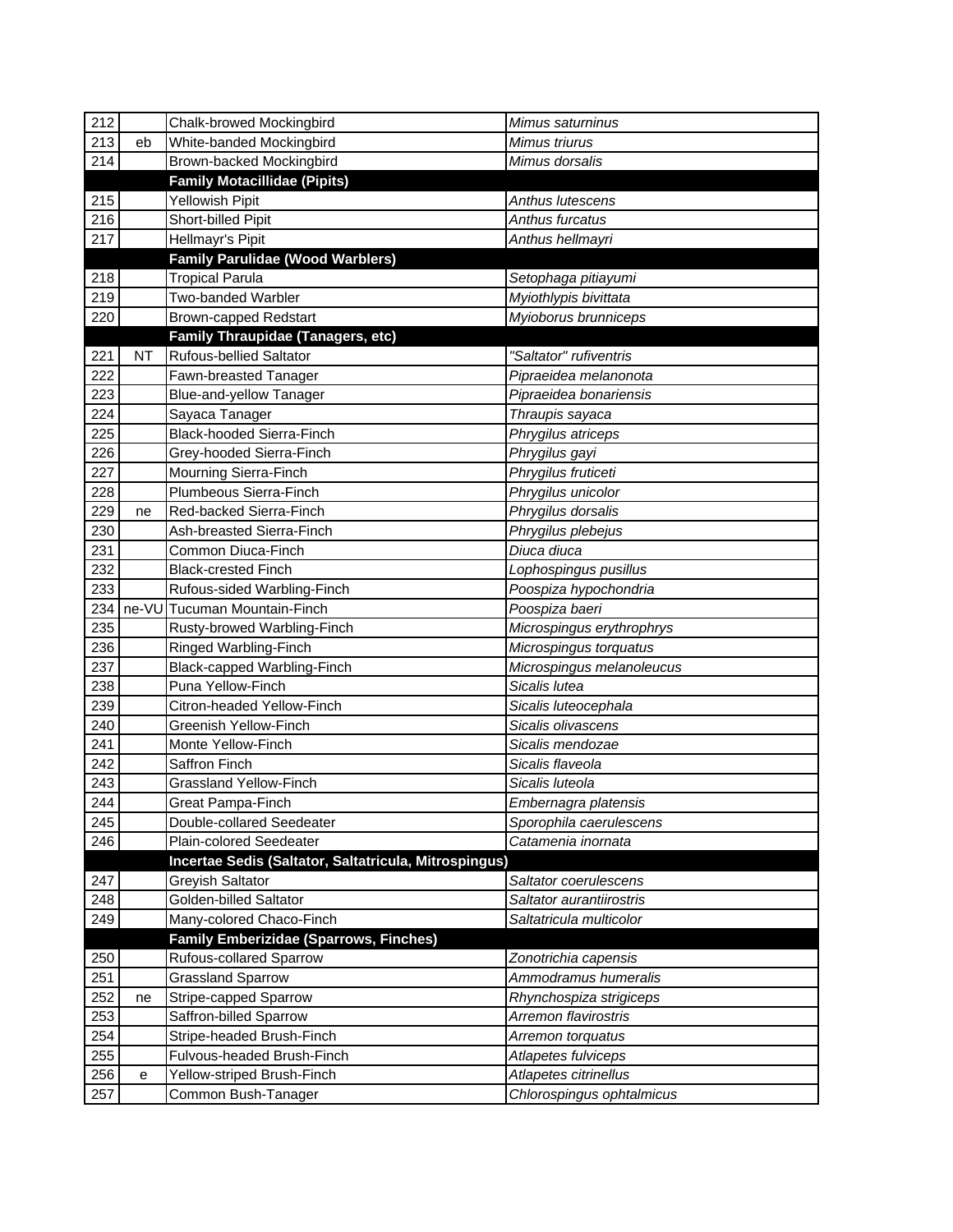|     | Family Cardinalidae (Cardinal Grosbeaks, Tanagers)                      |                         |
|-----|-------------------------------------------------------------------------|-------------------------|
| 258 | <b>Hepatic Tanager</b>                                                  | Piranga flava           |
| 259 | <b>Ultramarine Grosbeak</b>                                             | Cyanocompsa brissonii   |
|     | Family Icteridae (Orioles, Caciques, Blackbirds, Cowbirds, Meadowlarks) |                         |
| 260 | <b>Crested Oropendola</b>                                               | Psarocolius decumanus   |
| 261 | Golden-winged Cacique                                                   | Cacicus chrysopterus    |
| 262 | Variable Oriole                                                         | Icterus pyrrhopterus    |
| 263 | Bay-winged Cowbird                                                      | Agelaioides badius      |
| 264 | <b>Screaming Cowbird</b>                                                | Molothrus rufoaxillaris |
| 265 | Shiny Cowbird                                                           | Molothrus bonariensis   |
| 266 | White-browed Blackbird                                                  | Sturnella superciliaris |
| 267 | Long-tailed Meadowlark                                                  | Sturnella loyca         |
|     | Family Fringillidae (Cardueline Finches, Euphonias)                     |                         |
| 268 | <b>Hooded Siskin</b>                                                    | Spinus magellanica      |
|     | <b>Family Passeridae (Old World Sparrows)</b>                           |                         |
| 269 | <b>House Sparrow</b>                                                    | Passer domesticus       |
|     |                                                                         |                         |
|     |                                                                         |                         |
|     |                                                                         |                         |
|     |                                                                         |                         |
|     |                                                                         |                         |
|     |                                                                         |                         |
|     |                                                                         |                         |
|     |                                                                         |                         |
|     |                                                                         |                         |
|     |                                                                         |                         |
|     |                                                                         |                         |
|     |                                                                         |                         |
|     |                                                                         |                         |
|     |                                                                         |                         |
|     |                                                                         |                         |
|     |                                                                         |                         |
|     |                                                                         |                         |
|     |                                                                         |                         |
|     |                                                                         |                         |
|     |                                                                         |                         |
|     |                                                                         |                         |
|     |                                                                         |                         |
|     |                                                                         |                         |
|     |                                                                         |                         |
|     |                                                                         |                         |
|     |                                                                         |                         |
|     |                                                                         |                         |
|     |                                                                         |                         |
|     |                                                                         |                         |
|     |                                                                         |                         |
|     |                                                                         |                         |
|     |                                                                         |                         |
|     |                                                                         |                         |
|     |                                                                         |                         |
|     |                                                                         |                         |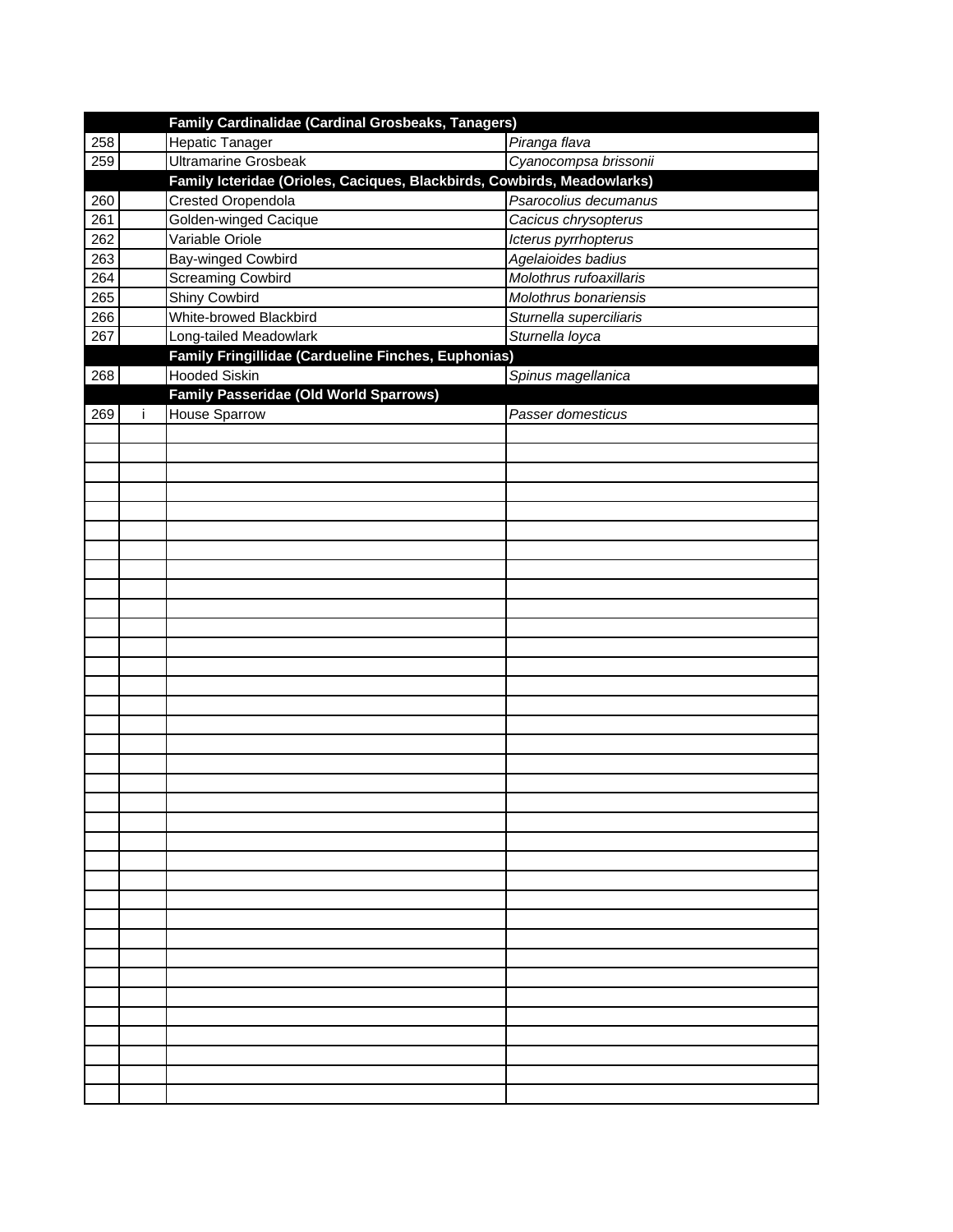

A roosting pair of Magellanic Horned Owl. Photo by H. Slongo.



One of Red-legged Seriemas seen. Photo by H. Slongo.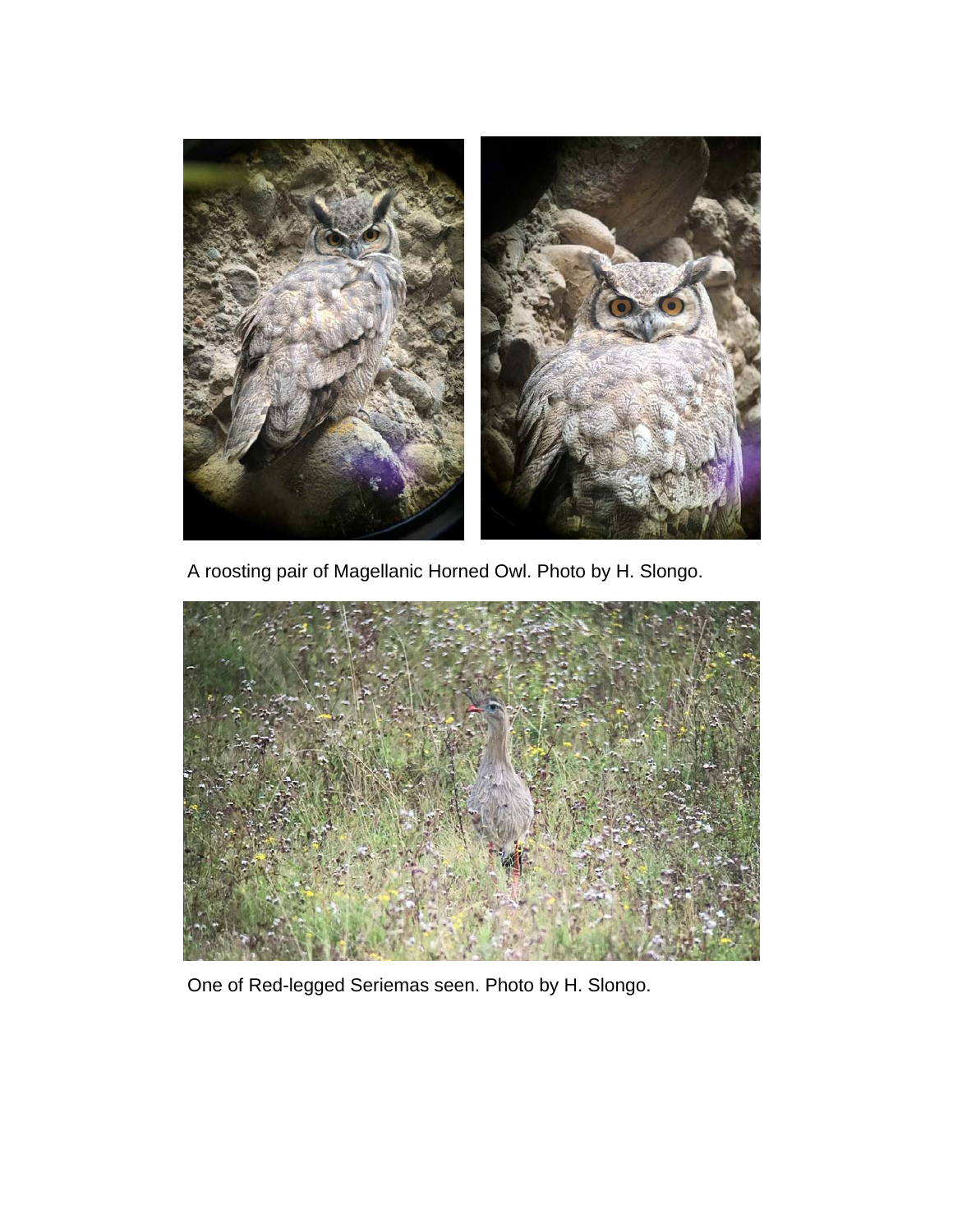

The beautiful landscape of Northwest Argentina. Photo by H. Slongo.



Scribble-tailed Canastero. Rufous-bellied Saltator





A view from our hotel at Purmamarca.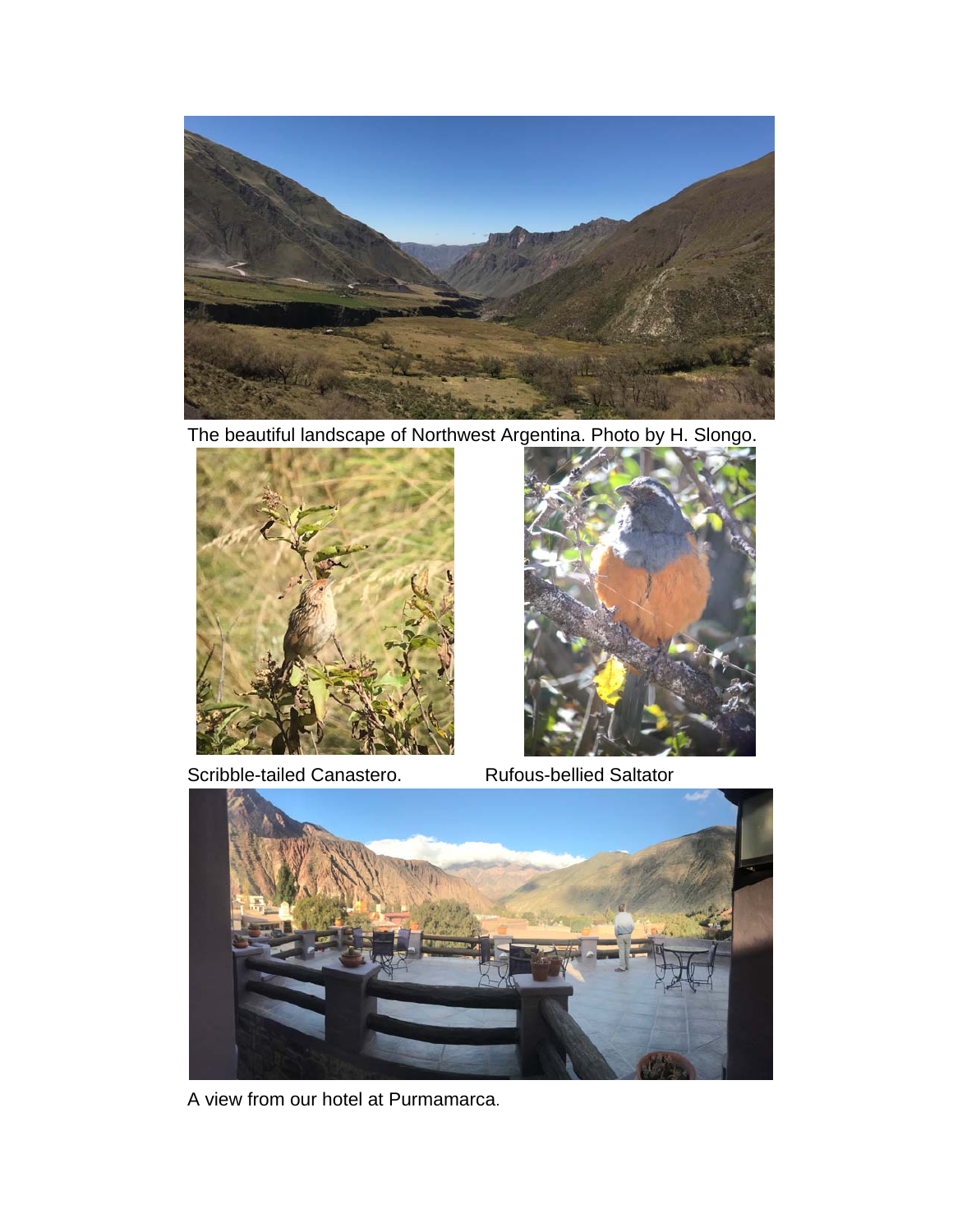



Our beautiful hotel in the outskirts of Salta City.